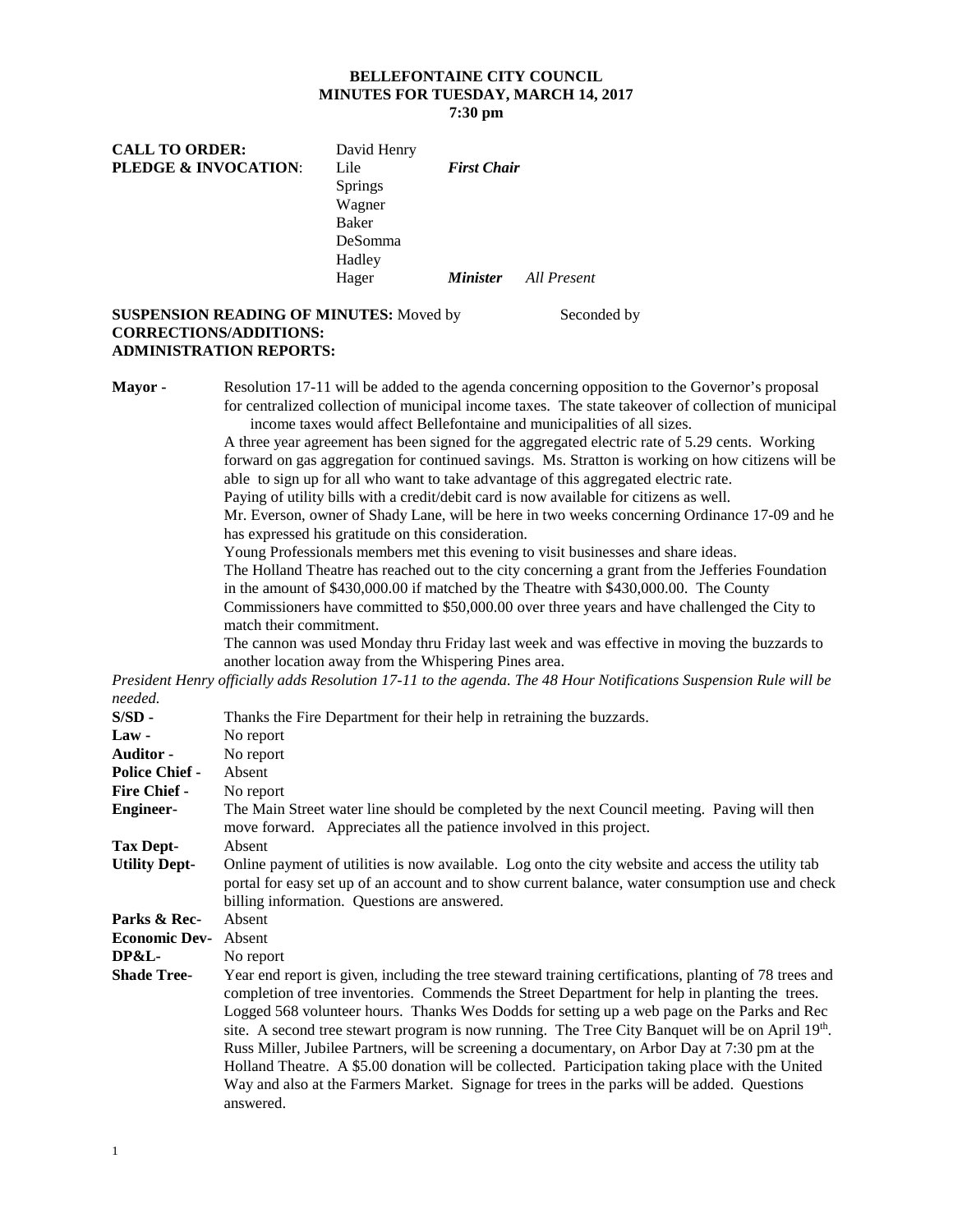### **REPORTS OF STANDING COMMITTEES:**

| <b>Rules</b> -                      | No report                                                                                 |  |  |  |
|-------------------------------------|-------------------------------------------------------------------------------------------|--|--|--|
| <b>Finance -</b>                    | Explained ordinances and resolution on the agenda. Handed out minutes from the Park Board |  |  |  |
|                                     | Meeting (copy att to Clerk's official minutes)                                            |  |  |  |
| <b>Utilities -</b>                  | The Utility Committee will meet on March 23 <sup>rd</sup> at 8:00 am in Council Chambers  |  |  |  |
| Safety -                            | No report                                                                                 |  |  |  |
| Streets -                           | Explained ordinance on the agenda.                                                        |  |  |  |
| Sidewalks, Curbs & Parks -No report |                                                                                           |  |  |  |
| Audit -                             | No report                                                                                 |  |  |  |
|                                     |                                                                                           |  |  |  |

### **COMMUNICATIONS FROM CITIZENS:**

### **INTRODUCTION OF ORDINANCES:**

### **1. ORDINANCES FOR 1ST READING**

*Motion to waive the 48 Hour Notification Suspension Rule moved by* Baker, *seconded by* DeSomma *V All Aye*s

17-11 A. A RESOLUTION TO OPPOSE THE GOVERNOR'S PROPOSAL FOR CENTRALIZED COLLECTION OF NET PROFIT TAX RETURNS AND OTHER PROVISIONS RELATED TO THE MUNICIPAL INCOME TAX WHICH WILL CAUSE A SUBSTANTIAL LOSS OF REVENUE NEEDED TO SUPPORT THE HEALTH, SAFETY, WELFARE AND ECONOMIC DEVELOPMENT EFFORTS OF THE CITY OF BELLEFONTAINE, OHIO.

## **FINANCE**

Adoption- Moved by Baker, seconded by Wagner V All Ayes

## **2. ORDINANCES FOR 2ND READING**

- 17-09 A. AN ORDINANCE AUTHORIZING THE ACCEPTANCE OF A DEED AND A PERPETUAL EASEMENT FROM EVERSON ENTERPRISES II LLC FOR SHADY LANE DRIVE IN THE CITY OF BELLEFONTAINE, OHIO FOR PUBLIC STREET, RIGHT-OF-WAY AND EASEMENT PURPOSES AND DECLARING AN EMERGENCY IN THE CITY OF BELLEFONTAINE, OHIO. **STREET**
	- 3RR Moved by Hadley, seconded by Lile V All

# Ayes

Passage - Adoption –

17-10 B. AN ORDINANCE AUTHORIZING THE SERVICE-SAFETY DIDRECTOR TO ENGAGE THE LAW FIRM OF VORYS, SATER, SEYMOUR AND PEASE LLP TO PROVIDE LEGAL SERVICES RELATED TO DEVELOPING NEW COMMUNITY REINVESTMENT AREAS AND DECLARING AN EMERGENCY IN THE CITY OF BELLEFONTAINE, OHIO.

### **FINANCE**

| 3RR-      | Moved by Baker, seconded by Wagner | V All Aves |
|-----------|------------------------------------|------------|
| Passage-  |                                    |            |
| Adoption- |                                    |            |

## **3. ORDINANCES FOR 3RD READING**